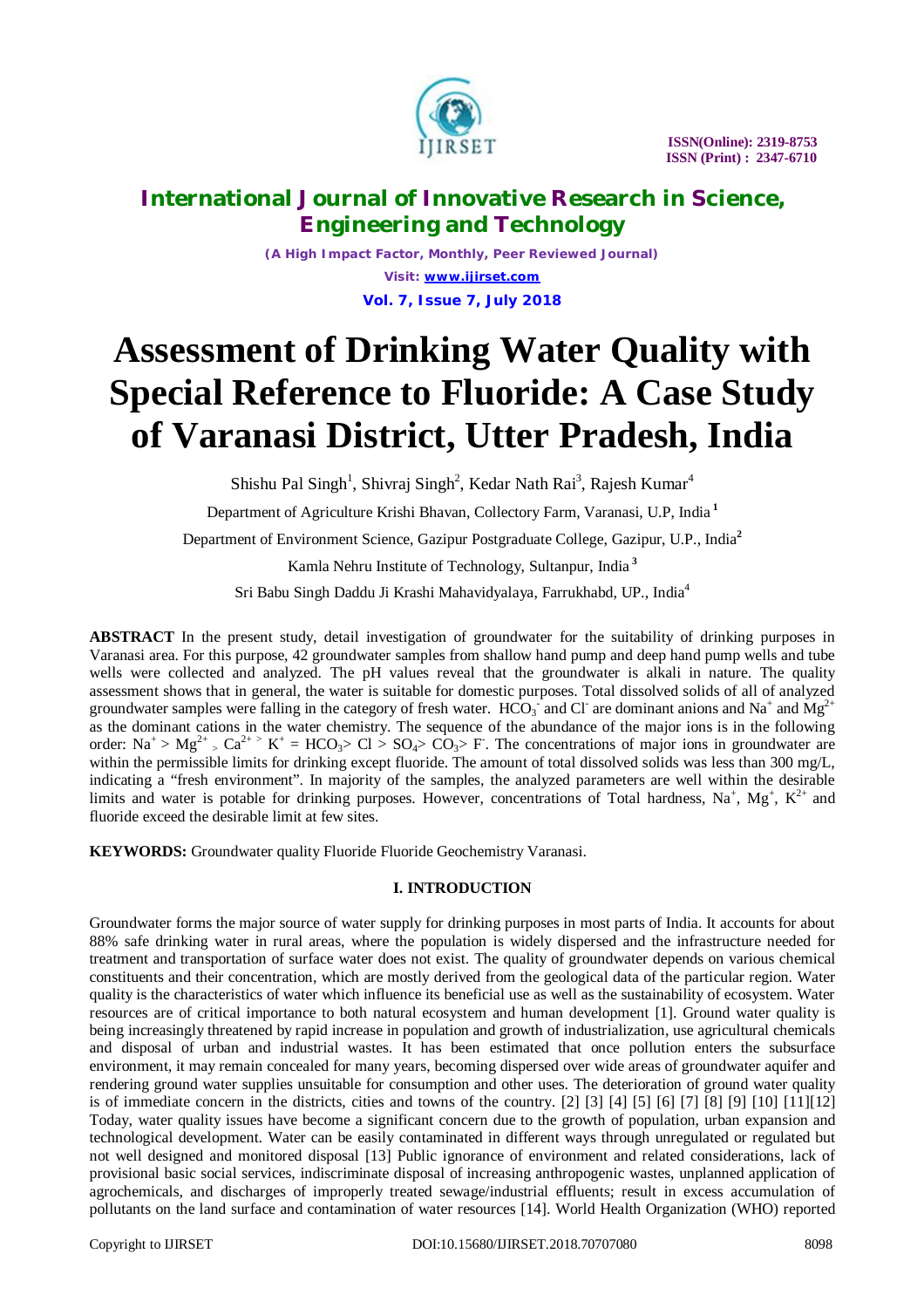

 **ISSN(Online): 2319-8753 ISSN (Print) : 2347-6710**

### **International Journal of Innovative Research in Science, Engineering and Technology**

*(A High Impact Factor, Monthly, Peer Reviewed Journal)*

*Visit: [www.ijirset.com](http://www.ijirset.com)*

#### **Vol. 7, Issue 7, July 2018**

that in developing countries over three million people (90 % are children under 5) die every year because of waterborne diseases. Access to safe drinking water remains an urgent necessity, as 30 % of urban and 90 % of the rural Indian population still depends completely on untreated surface or groundwater resources [15]. Access to drinking water in India has increased over the past few decades with the tremendous adverse impact of unsafe water for health [16] Scarcity of clean and potable drinking water has emerged in recent years as one of the most serious developmental issues in many parts of West Bengal, Jharkahnd, Orissa, Western Uttar Pradesh, Andhra Pradesh, Rajasthan and Punjab [17] Thus, proper assessment and reporting of groundwater quality is an important issue. In the present work attempts have been made to detect groundwater quality for drinking uses.

#### **II. MATERIALS AND METHODS**

#### **STUDY AREA**

Geographically the district Varanasi is situated at  $25^018'$  of Northern latitude,  $83^003'$  of Eastern longitude and at an altitude of 128.83 m above the mean sea level in the Indo-Gangatic plain of eastern Uttar Pradesh. The mean annual precipitation is 1100 mm. The mean relative humidity of this area is about 68% with maximum 82% and minimum 30% during July to September and April to early June, respectively. The minimum and maximum average temperature of the area range from  $4.4^{\circ}$ C to  $28.2^{\circ}$ C, respectively.

#### **SAMPLING AND ANALYSIS**

Forty two groundwater samples were collected from some villages of four blocks from Varanasi District, Utter Pradesh after the South - West monsoon. The Location map and Global Position of study areas will be show in figure 1 and table 1 respectively. The samples were collected from well, shallow hand pump and deep hand pump in area of high intensity cropping system where, the long history of phosphatic fertilizer application which is extensively used for drinking purposes. Water samples are collected in clean plastic bottles of 500 mL capacity bottles are soaked in 1:1 diluted HCl solution for 24 hours, washed with distilled water, and are washed again prior to each sampling the filtrates of sample and immediately transported to the laboratory where they stored at 4◦C until analysis. The water samples were analyzed at the Soil and Water Testing Laboratory of the Department of Soil Science and Agricultural Chemistry, Institute of Agricultural Sciences, Banaras Hindu University, Varanasi. For All samples, electrical conductivity (EC) and pH values were obtained using EC and pH meters (ELICO).The parameters analyzed include the major ions sodium (Na), potassium (K), calcium (Ca), magnesium (Mg), chloride (Cl ), sulphate  $(SO<sub>4</sub><sup>2</sup>)$ , carbonate (CO<sub>3</sub>), bicarbonate (HCO<sub>3</sub>) and fluoride (F) Total dissolved solids (TDS), which were computed by multiplying the EC with a factor (EC X 640) that depend on the relative concentrations of ions. Total alkalinity (TA), CO3 and HCO<sub>3</sub> were estimated by titrating with HCl. Total hardness (TH), Calcium (Ca), and Magnesium (Mg) were analyzed titrimetrically using standard EDTA; Sodium  $(Na^+)$  and Potassium  $(K^+)$  were measured by flame photometry; chloride (Cl) was estimated by standard AgNO<sub>3</sub> titration; sulphate  $(SO_4^{2-})$  was analyzed by spectrophotometer; fluoride (F) concentrations in mgL<sup>-1</sup> in groundwater samples is determined using Ion Selective Electrode Meter (Orion 96-09 model, Thermo electron Corporation).

#### **III.METHOD OF FLUORIDE ANALYSIS**

Fluoride content in water was determined electrochemically, using the direct ion sensitive electrode meter method. In this method, 25 mL of water sample and 25 mL of the TISAB solution (total ionic strength adjustment buffer which prepared 58 ml of glacial acetic acid and 12g of sodium citrate were added to 300 mL distilled water and pH of the solution was adjusted to 5.2 using 6N sodium hydroxide and then cools and diluted to 1000 mL.) were taken in a 100 mL plastic beaker. The ratio of aliquot and TISAB Solution should be 1:1.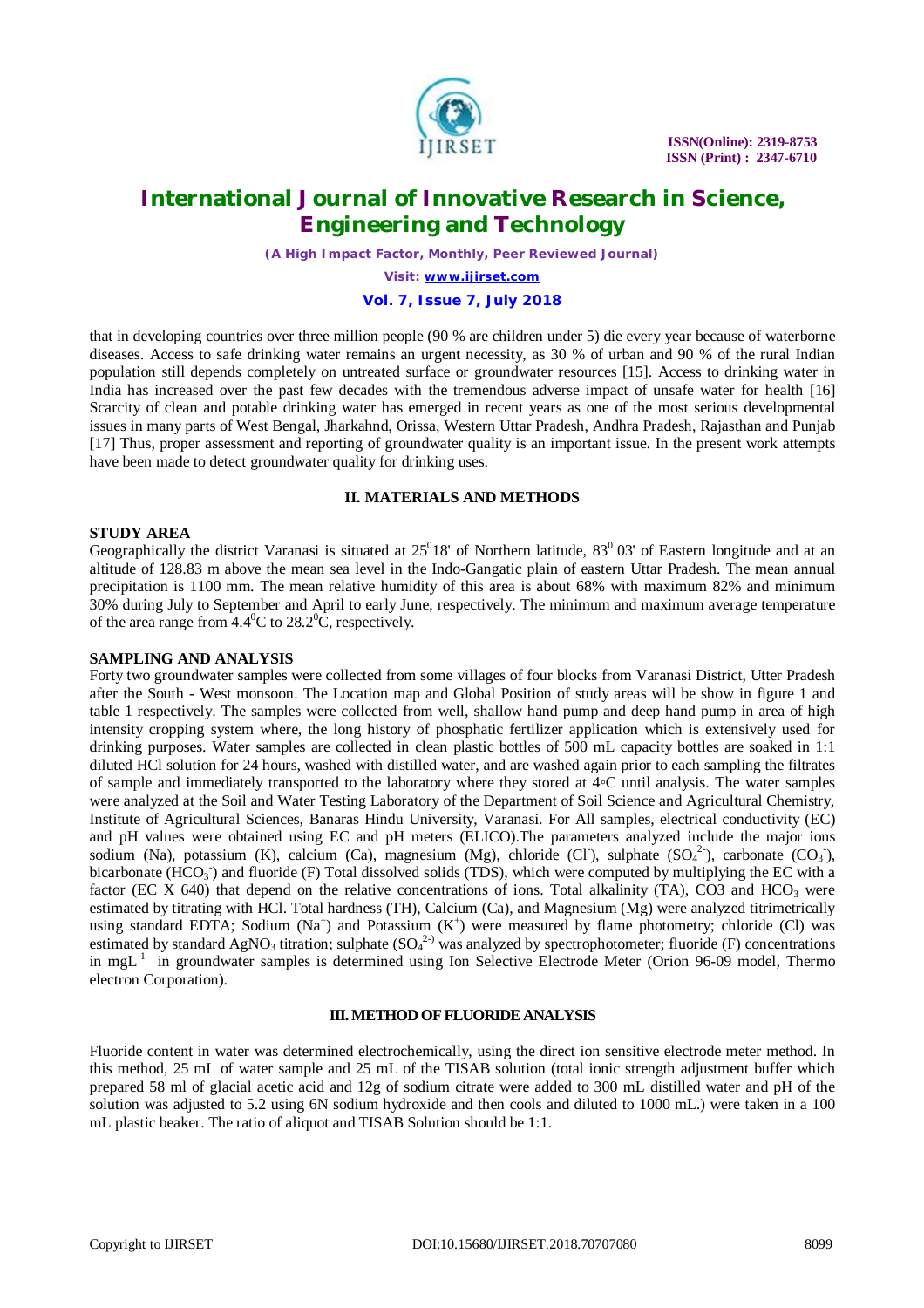

*(A High Impact Factor, Monthly, Peer Reviewed Journal)*

*Visit: [www.ijirset.com](http://www.ijirset.com)*

**Vol. 7, Issue 7, July 2018**

#### **IV. RESULTS AND DISCUSSION**

#### **MAJOR IONS CHEMISTRY AND DRINKING WATER QUALITY**

The pH value of the groundwater samples ranged from 7.6 to 8.9 with an average value 8.4 which indicates that the groundwater are alkaline in nature, but well within the limits prescribed by [18]and [19] 8.50. Electrical conductivity (EC) tells about the conducting capacity of water which in turn is determined by the presence of dissolved ions. Higher the ionisable solids, greater will be the EC.EC is a measure of total dissolved solids (TDS) i.e. - it depend upon the ionic strength of the solution. Increase in the concentration of dissolved solids, increases the ionic strength of the solution. The measured EC of the groundwater in the study area varies from 254 to 944  $\mu$ S cm<sup>-1</sup>with an average value of 627  $\mu$ S cm<sup>-1</sup>. Concentration of total dissolved solids (TDS) in the groundwater of the study area ranged from 162 to 604mg L<sup>-1</sup>with an average value of 403 mg L<sup>-1</sup> (Table 2). Water can be classified in to fresh (TDS <1,000 mg L<sup>-1</sup>), brackish (>1,000 mg L<sup>-1</sup>), saline (>10,000 mg L<sup>-1</sup>) and brine (1,00,000 mg L<sup>-1</sup>) categories on the basis of TDS concentration [20]. Based on this classification the groundwater samples of the study area belong to fresh "fresh environment" and all groundwater evaluated is therefore suitable for drinking purposes. The order of dominance of the cations of the study area is Na >Mg >Ca > K and of the anions is  $HCO_3$ >Cl  $\geq$ CO3 >SO<sub>4</sub>> Fluoride. Ca ranges from 18 to 80 mg L<sup>-1</sup> and Mg ranges from 22 to 283 mg L<sup>-1</sup>. Na concentration of the study area varies from 131 to 695 mg L<sup>-1</sup> and K values range from 4 to 105 mg L<sup>-1</sup>. HCO<sub>3</sub> is the dominant anion, which ranges from 146 to 444 mg L<sup>-1</sup>, Cl content is in the range of 11 to 170 mg  $L^{-1}$ , CO<sub>3</sub> ranges from 12 to 66 mg  $L^{-1}$ , SO<sub>4</sub> ranges 3.5 to 46.6 and fluoride range from 11 to 4.63.

#### **SUITABILITY OF GROUNDWATER FOR DRINKING AND DOMESTIC USE**

The physical and chemical parameters of the analytical results of groundwater were compared with the standard guideline values recommended by the World Health Organization (WHO, 1993) and Bureau of Indian Standards [21] for drinking and public health standards (Table 1). The pH of the groundwater samples (7.6–8.9) are within the safe limit of 6.5–8.5, prescribed for drinking water. The values of TDS exceed the desirable limit of 500 mg  $L^{-1}$  in 21.42 % of groundwater samples. The total hardness (TH) is the properties of water by which it prevents the lather formation with soap and increasing the boiling point of water. Hardness of the water is the property attributed to the presence of alkaline earths. Water can be classified into soft (75 mg L<sup>-1</sup>), moderately hard (75–150 mg L<sup>-1</sup>), hard (150–300 mg L<sup>-1</sup>) and very hard ( $>$ 300 mg L<sup>-1</sup>) based on hardness (Sawyer and McCarty, 1967). The total hardness of the analyzed groundwater of the study area varies between 216 and 1236 mg  $L^{-1}$  (average 707 mg  $L^{-1}$ ) indicating moderately hard to very hard types of groundwater. The analytical data indicate that 57.14 % groundwater samples are come under moderately hard to very hard. The higher hardness may cause encrustation on water supply distribution systems. There is some suggestive evidence that long term consumption of extremely hard water might lead to an increased incidence of urolithiasis, anecephaly, parental mortality, some types of cancer and cardio-vascular disorders [22][23] Concentrations of Cl<sup>-</sup> and SO4<sup>2-</sup>are well within the desirable limit mg  $L^{-1}$ . The fluoride is beneficial to certain extent when present in the concentration of 0.8 to 1.0 mg  $L^{-1}$  for classification of dental enamel especially for children below 8 years[24]where as causes dental fluorosis if present in excess of 1.5 mg  $L^1$  and skeletal fluorosis beyond 3.0 mg  $L^1$  if water consumed for a prolong period i.e. 6 months to several years [25]. Higher fluoride concentration causes dental and skeletal fluorosis such as mottling of teeth, deformation of ligaments and bending of spinal cord (Tiwari and Singh 2014). The analytical data of fluoride indicate that 23.80% of groundwater samples had crossed maximum permissible limit of 1.5 mg  $L^{-1}$  prescribed by (WHO 1997, BIS 2003) Concentration of  $Ca^{2+}$  and Mg<sup>2+</sup> are exceeding the desirable limits of 75 mg  $L^{-1}$  and 30 mg  $L^{-1}$  in 11.90 % and 14.28 % of the groundwater samples respectively. However, concentrations of both these ions are within the maximum permissible limit of 200 mg  $L^{-1}$  and 100 mg  $L^{-1}$  [26] Sodium and potassium are the most important elements occurring naturally. A higher sodium intake may cause hypertension, congenial heart diseases and kidney problems [27] and the excess amount of potassium present in the water sample may lead nervous and digestive disorder [28]. The recommended permissible limit for sodium and potassium concentration in drinking water is 200 mg L<sup>-1</sup> [29] Concentrations of  $K^{\dagger}$  are within the recommended limit of 200 mg  $L^{-1}$ . However concentrations of Na<sup>+</sup> exceed 85.71 % of water samples of Maximum permissible limit 200 mg  $L^{-1}$ . [30]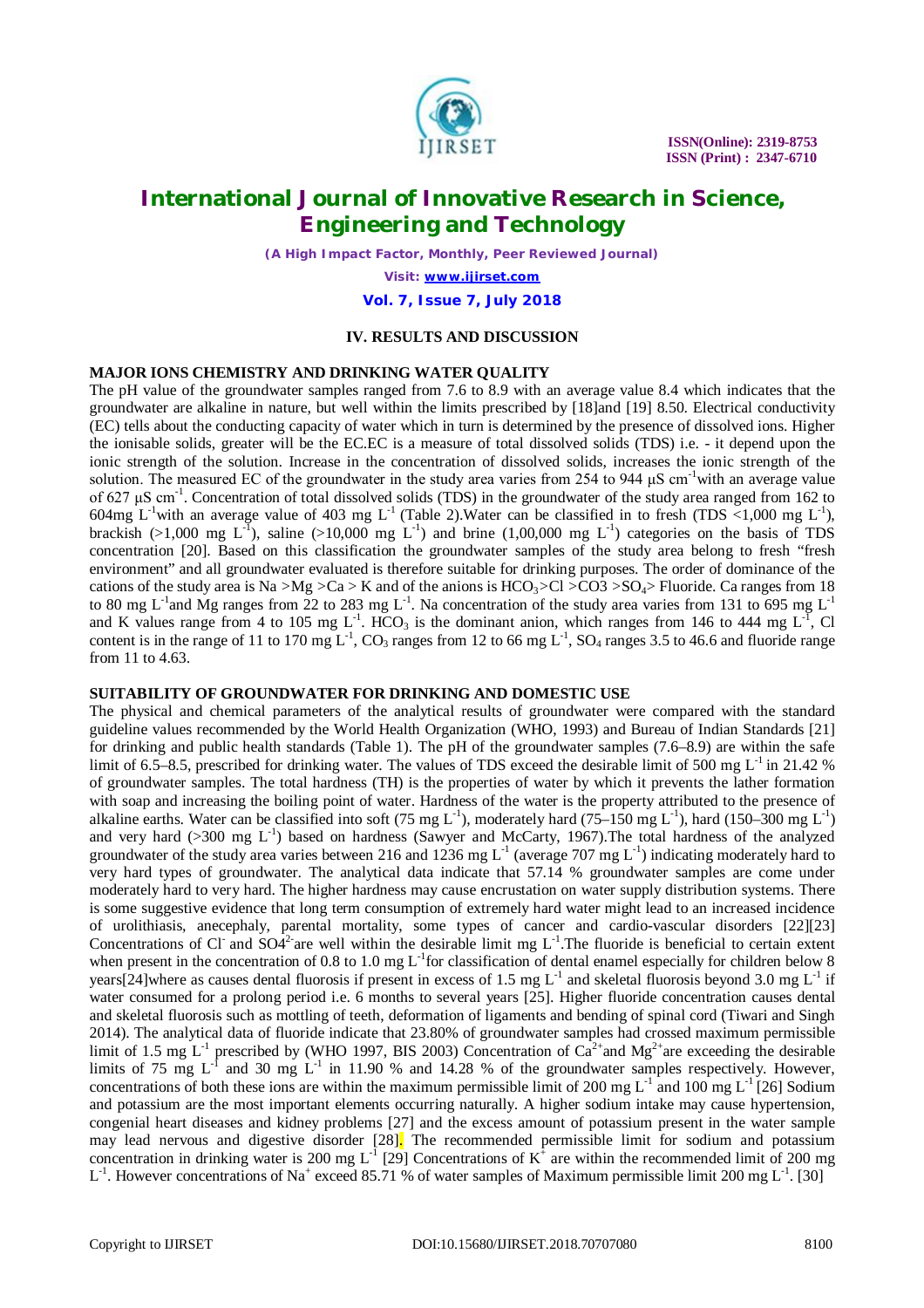

*(A High Impact Factor, Monthly, Peer Reviewed Journal)*

*Visit: [www.ijirset.com](http://www.ijirset.com)*

**Vol. 7, Issue 7, July 2018**

#### **FLUORIDE GEOCHEMISTRY**

The rock porphyritic granite gneissic which contain considerable amounts of fluorite minerals especially Fluor-apatite and biotite mica, form the source of fluoride ions to the percolating groundwater. Fluorite  $(CaF_2)$  has been generally considered as source of groundwater fluoride, especially in granitic terrains [31]. However, its dissolution in freshwater is low and, furthermore, its dissolution rate is remarkably slow [32] When groundwater reacts with granite gneissic rocks for a prolonged period, the fluoride concentrations are continuously enriched, even after the groundwater reaches an equilibrium state with respect to fluorite (CaF<sub>2</sub>) due to the removal of  $Ca^{2+}$  by precipitation of calcite (CaCO<sub>3</sub>). Sodium carbonate type water (NaHCO<sub>3</sub>) in weathered rock formations allows precipitation of calcite from  $Ca^{2+}$  and  $CO<sub>3</sub><sup>2</sup>$  ions and accelerates the dissolution of CaF<sub>2</sub>, thereby releasing fluoride into the groundwater as fallow equation [33]

 $CaF_2+2NaHCO_3 \rightarrow CaCO_3+2Na^+ + 2F + H_2O + CO_2$ 

In an acidic medium fluoride is adsorbed in clays; however, in an alkaline medium, it is desorbed and thus alkaline pH is more favorable for fluoride [34]. It is clear that, if the pH is constant, the activity of fluoride is directly proportional to the amount of  $HCO_3$ . This relationship is independent of Ca because of the low solubility product  $CaF_2$ . A positive correlation is observed between HCO<sub>3</sub> and fluoride. Groundwater in contact with calcite and fluorite solid phases develops equilibrium reactions. The saturation of groundwater with respect to calcite and fluorite is explained as fallowing[35] EURO, 1973).

$$
CaCO3 + 2F + H+ \rightarrow CaF2 + HCO3
$$

Interpretation of hydro chemical analysis of groundwater samples reveals that the groundwater in Varanasi is within the class of excellent to good based on TDS with reference to water class, soft to hard base on total hardness and fresh with regards to the nature of groundwater based on TDS.

#### **REFERENCES**

[1]Lianthuamluaia, Landge, A.T. Purushothaman, C. S. Deshmukhe, G. and Ramteke, K.K. 2013. Assessment of seasonal variations of water quality parameters of Savitri reservoir, Poladpur, Raigad district, Maharashtra. The Bioscan, 8(4): 1337-1342.

[2]Venugopal, T. Giritharan, L. Jayaprakash, M.and Periakali, P. 2009. Environmental impact assessment and seasonal variation study of the groundwater in the vicinity of River Adyar, Chennai, India. Environ Monnit Asses. 149: 81-97.

[3]Sawyer, C.N. and McCarty, P.L. 1967. Chemistry of sanitary engineers, 2nd ed. McGraw Hill, New York.

[4]Ramakrishnaiah, C.R. Sadashivaiah, C. and Rangannaa, G. 2009. Assessment of water quality index for the groundwater in Tumkur Taluk, Karnataka State, India. J Chemi. 6: 523-530.

[5]Jain, C.K. Bandyopadhyay, A. and Bhadra A. 2010. Assessment of ground water quality for drinking purpose, District Nainital, Uttarakhand, India. Environ Monit Assess.166: 663-676

.[5]Chatterjee, R. Tarafder, G. and Paul, S. 2010. Groundwater quality assessment of Dhanbad district, Jharkhand. India. Bull Engi Geo Environ.69:137-141.

[6]Maruthi, Y.A. Rao, S.R. Chaitanya, D.A. Hossain, K. Kumar, R.S. Sitaratnam M. and Rao, R.T. 2010. Evaluation of water quality in the vicinity of some saltpans, Visakhapatnam district, Andhra Pradesh. The Bioscan, 3: 665-672.

[7]Singh, A.K. Mondal, G.C. Singh, T.B. Singh, S. Tewary, B.K. Sinha A. 2012. Hydrogeochemical processes and quality assessment of groundwater in Dumka and Jamtara districts, Jharkhand, India. Environ Earth Sci. 67: 2175-2191.

[8]Raju, J.N. Shukla, U.K. and Ram, P. 2011. Hydro geochemistry for the assessment of groundwater quality in Varanasi: a fast-urbanizing center in Uttar Pradesh, India. Environ Monit Assess.173: 279-300.

[9]G Singh, A.K. Tewary, B.K. and Sinha, A. 2011. Hydrochemistry and quality assessment of groundwater in part of NOIDA metropolitan city, Uttar Pradesh. J Geo Soc India. 78: 523-540.

[10]Singh, A.K. Raj, B. Tiwari A.K, Mahato M.K. 2013. Evaluation of Hydrogeochemical processes and groundwater quality in the Jhansi district of Bundelkhand region, India. Environ Earth Sci. 70: 1225-1247.

[11]Tiwari, A.K. and Singh, A.K. 2014. Hydrogeochemical investigation and groundwater quality assessment of Pratapgarh district, Uttar Pradesh. J Geo Soc India.83:329-343.

[12]Ozlem, T.D. Ilker, T.T. and Aral MM. 2013. The use of water quality index models for the evaluation of surface water quality: A case study for Kirmir Basin, Ankara, Turkey. Water Qua Expo Health. 5: 41-56.

[13]Tiwari, A.K. Singh, P.K. and Mahato MK. 2013. Chemistry of Groundwater and Their Adverse Effects on Human Health: A Review. Indian J Health Well. 4: 923-927.

[14]Kumar, R. Singh, R.D. Sharma, K.D. 2005. Water resources of India. Current Science.89: 794-81.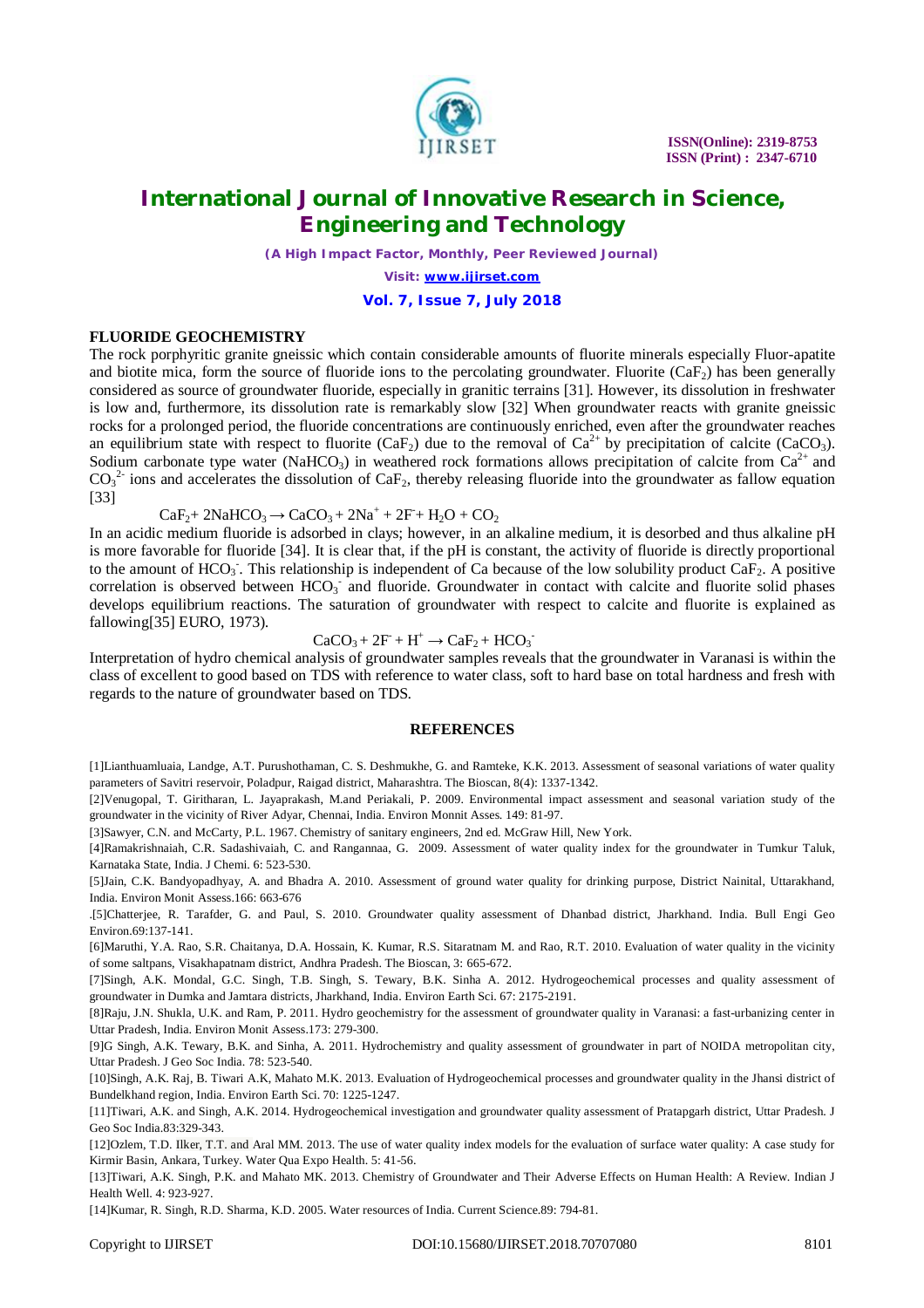

*(A High Impact Factor, Monthly, Peer Reviewed Journal)*

*Visit: [www.ijirset.com](http://www.ijirset.com)*

#### **Vol. 7, Issue 7, July 2018**

[15]Singh, A.K. Raj, B. Tiwari A.K, Mahato M.K. 2013. Evaluation of Hydrogeochemical processes and groundwater quality in the Jhansi district of Bundelkhand region, India. Environ Earth Sci. 70: 1225-1247.

[16]Tiwari, A.K. and Singh, A.K. 2014. Hydrogeochemical investigation and groundwater quality assessment of Pratapgarh district, Uttar Pradesh. J Geo Soc India.83:329-343.

[17]WHO. 2004. Water sanitation and hygiene links to health-facts and figures, World Health Organization, Geneva.

[18]BIS. 2003. Indian standard drinking water specifications 2003; IS10500:1991, edition 2.2 Bureau of Indian Standards, New Delhi.

[19]Freeze, R.A. and Cherry, J.A. 1979. Groundwater. Prentice Hall, Englewood Cliffs.

[20]BIS. 2003. Indian standard drinking water specifications 2003; IS10500:1991, edition 2.2 Bureau of Indian Standards, New Delhi.

[21]Agrawal, V. and Jagetia, M.1997. Hydrogeochemical assessment of groundwater quality in Udaipur city, Rajasthan, India. Procee Nat Conf Dimension Environ Stress India. Dept. of Geology, MS University, Baroda.

[22]Durvey, V.S. Sharma, L.L. Saini, V.P.and Sharma, B.K. 1991. Handbook on the methodology of water quality assessment, Rajasthan Agriculture University, Bikaner.

[23]Tiwari, A.K. Dikshit, R.P. Tripathi, I.P.and Chaturvedi, S.K. 2003. Fluoride content in drinking water and ground water quality in rural areas of Tehsil Mau district, Chitrakoot. Indian J Environ Prot 23: 1045-1050.

[24]Nawlakhe, W.G. and Bulusu, K.R. 1989. Water treatment technologies for removal of excessive fluoride. In C. P. Gupta (Ed.) Appropriate methodology for development and management of groundwater resources in developing countries, New Delhi: Oxford and IBH Publishers Ltd. [25]BIS. 2003. Indian standard drinking water specifications 2003; IS10500:1991, edition 2.2 Bureau of Indian Standards, New Delhi.

[26]Singh, A.K. Mondal, G.C. Singh, P.K. Singh, S. and Singh, T.B. 2008. Tewary BK. Major ion chemistry, weathering processes and water quality assessment in upper catchment of Damodar River basin, India. Environ Geol. 54: 745-758.

[27]Tiwary, R.K. 2001. Environmental impact of coal mining on water regime and its management. Water Air Soil Pol. 132:185-199.

[28]WHO 1997. Guidelines for drinking-water quality, vol 1, Recommendations. World Health Organization, Geneva.

[29]Deshmukh, A.N. and Chakravarti, P.K. 1995. Hydro chemical and hydrological impact of natural aquifer recharge of selected fluorosis endemic areas of Chandrapur district. Gondwana Geol Magaz. 9: 169-184.

[30]Nordstrom, D.K. 1989. Groundwater chemistry and water rock interactions at Stripa. Cosmochimica Acta.53: 1727–1740.

[31]Saxena, V.K. and Ahmed, S. 2003. Dissolution of fluoride in ground-water: a water–rock interaction study. Environ Geol. 40: 1084-1087.

[32]WHO.1993. Guidelines for drinking water quality Recommendations, Geneva: World Health Organization. 2nd Edn., 1:188.

[33]Saxena, V.K. and Ahmed, S. 2003. Dissolution of fluoride in ground-water: a water–rock interaction study. Environ Geol. 40: 1084-1087.

[34]EURO 1973. Reports and Studies No. 2. Sodium, chlorides and conductivity in drinking water. Copenhagen, WHO Regional Office for Europe.

#### **Table 1. Location and global position of groundwater samples of Varanasi**

| S. No. | Location     | <b>Global Position</b>                              | S. No. | Location          | <b>Global Position</b>      |
|--------|--------------|-----------------------------------------------------|--------|-------------------|-----------------------------|
| 1      | Pura         | N24 <sup>0</sup> 15.039' E 83 <sup>0</sup> 54.081'  | 22     | Deura             | N $24^0$ 24.538' E          |
|        | Raghunathpur |                                                     |        |                   | 83 <sup>0</sup> 53.112      |
| 2      | Pura         | N24 <sup>0</sup> 15.039' E 83 <sup>0</sup> 54.081'  | 23     | Deura             | $N24^{0}24.433$ 'E          |
|        | Raghunathpur |                                                     |        |                   | 83 <sup>0</sup> 52.936'     |
| 3      | Pura         | N 24 <sup>0</sup> 14.926' E 83 <sup>0</sup> 53.282' | 24     | Kashipur          | N 24 <sup>0</sup> 24.590' E |
|        | Raghunathpur |                                                     |        |                   | 83 <sup>0</sup> 52.988'     |
| 4      | Raghunathpur | N 24 <sup>0</sup> 14.994' E 83 <sup>0</sup> 53.315' | 25     | Kashipur          | N 24 <sup>0</sup> 24.259 'E |
|        |              |                                                     |        |                   | 83 <sup>0</sup> 52.676      |
| 5      | Raghunathpur | N 24 <sup>0</sup> 14.879' E 83 <sup>0</sup> 53.321' | 26     | Kashipur          | N 24 <sup>0</sup> 24.578 'E |
|        |              |                                                     |        |                   | 83 <sup>0</sup> 52.978'     |
| 6      | Raghunathpur | N 24 <sup>0</sup> 14.932 'E 83 <sup>0</sup> 42.901' | 27     | Gaura             | N 24 <sup>0</sup> 25.278' E |
|        |              |                                                     |        |                   | 83 <sup>0</sup> 51.678'     |
| 7      | Sagunaha     | N 24 <sup>0</sup> 14.816 E 83 <sup>0</sup> 52.419   | 28     | Gaura             | N 24 <sup>0</sup> 25.647' E |
|        |              |                                                     |        |                   | 83 <sup>0</sup> 51.223'     |
| 8      | Sehmalpur    | N 24 <sup>0</sup> 27.636 E 83 <sup>0</sup> 50.727   | 29     | Gaura             | N 24 <sup>0</sup> 14.221 'E |
|        |              |                                                     |        |                   | 83 <sup>0</sup> 52.110      |
| 9      | Sehmalpur    | N 24 <sup>0</sup> 27.737' E 83 <sup>0</sup> 50.302' | 30     | Gaura             | N $24^0$ 14.918' E          |
|        |              |                                                     |        |                   | 83 <sup>0</sup> 52.313'     |
| 10     | Sehmalpur    | N 24 <sup>0</sup> 27.767 'E 83 <sup>0</sup> 50.411' | 31     | Pura Raghunathpur | N 24 <sup>0</sup> 15.069'E  |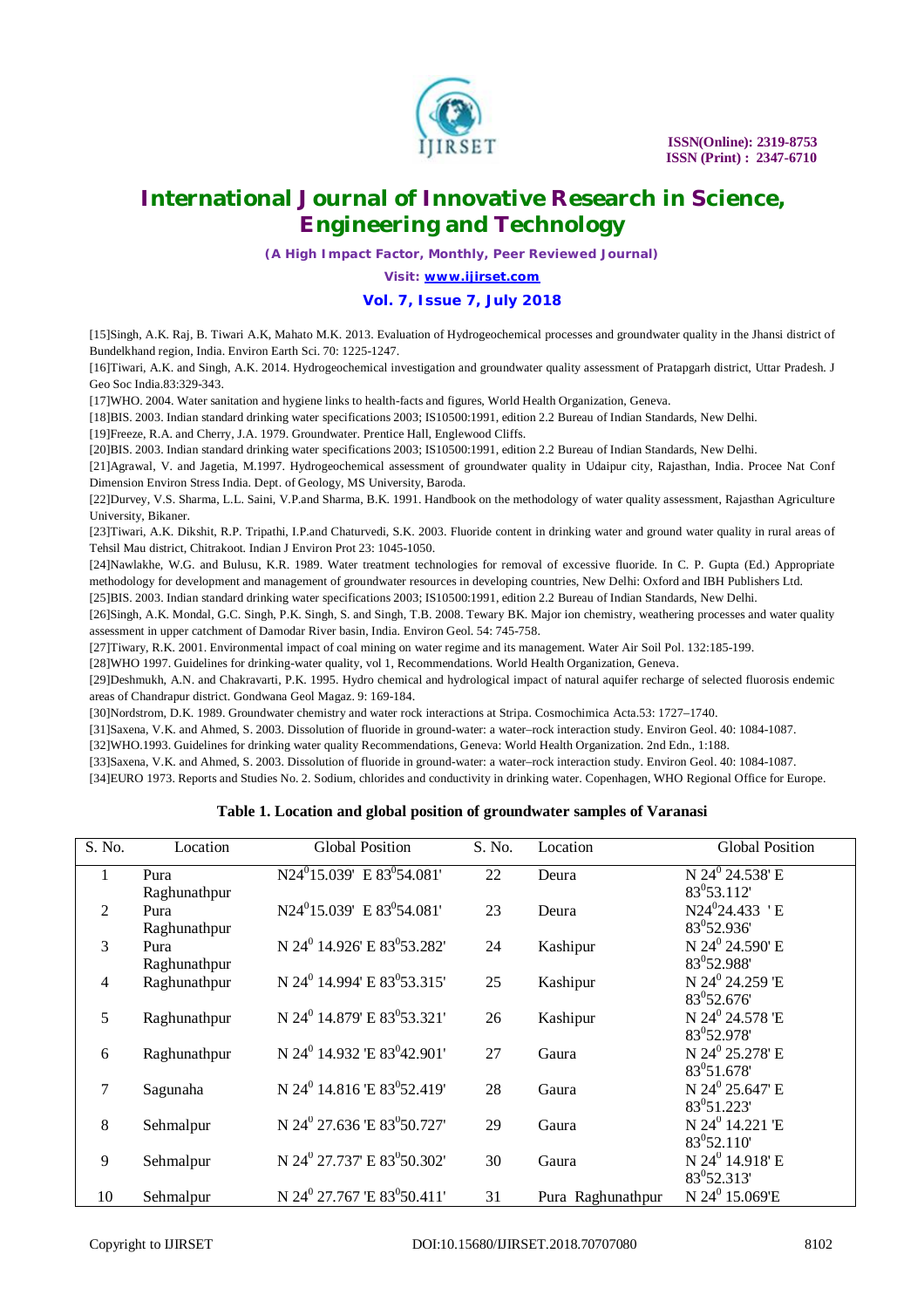

*(A High Impact Factor, Monthly, Peer Reviewed Journal) Visit: [www.ijirset.com](http://www.ijirset.com)* **Vol. 7, Issue 7, July 2018**

| 11 | Sehmalpur       | N 24 <sup>0</sup> 27.678 E 83 <sup>0</sup> 51.179   | 32 | Pura Raghunathpur | $83^{0}54.181'$<br>N 24 <sup>0</sup> 14.239' E         |
|----|-----------------|-----------------------------------------------------|----|-------------------|--------------------------------------------------------|
|    |                 |                                                     |    |                   | 83 <sup>0</sup> 53.481'                                |
| 12 | <b>Bhatauli</b> | N 24 <sup>0</sup> 27.676' E 83 <sup>0</sup> 51.312' | 33 | Raghunathpur      | N 24 <sup>0</sup> 14.894 'E                            |
| 13 |                 | N 24 <sup>0</sup> 16.379 E 83 <sup>0</sup> 56.176   | 34 |                   | 83 <sup>0</sup> 53.415'<br>N 24 <sup>0</sup> 14.779 'E |
|    | Awashanpur      |                                                     |    | Raghunathpur      | 83 <sup>0</sup> 53.221'                                |
| 14 | Awashanpur      | N 24 <sup>0</sup> 14.932' E 83 <sup>0</sup> 42.901' | 35 | Sagunaha          | N 24 <sup>0</sup> 14.616' E                            |
|    |                 |                                                     |    |                   | $83^{0}52.619'$                                        |
| 15 | Ghamahapur      | N 24 <sup>0</sup> 27.767' E 83 <sup>0</sup> 54.419' | 36 | Bhatauli          | N 24 <sup>0</sup> 27.69 'E 83 <sup>0</sup> 52.512'     |
| 16 | Dharmalpur      | N 24 <sup>0</sup> 24.282' E 83 <sup>0</sup> 52.120' | 37 | Bhatauli          | N 24 <sup>0</sup> 27.66' E 83 <sup>0</sup> 50.612'     |
| 17 | Dharmalpur      | N 24 <sup>0</sup> 24.220 'E 83 <sup>0</sup> 52.089' | 38 | Gaura             | N 24 <sup>0</sup> 14.718 'E                            |
|    |                 |                                                     |    |                   | $83^{0}51.313'$                                        |
| 18 | Dharmalpur      | N 24 <sup>0</sup> 24.179 'E 83 <sup>0</sup> 52.147' | 39 | Kashipur          | N 24 <sup>0</sup> 24.359' E                            |
|    |                 |                                                     |    |                   | 83 <sup>0</sup> 51.576                                 |
| 19 | Sahapur         | N 24 <sup>0</sup> 25.734 'E83 <sup>0</sup> 250719'  | 40 | Kashipur          | N 24 <sup>0</sup> 24.269' E<br>83 <sup>0</sup> 51.476  |
| 20 | Sahapur         | N 24 <sup>0</sup> 25.994 E 83 <sup>0</sup> 50.362   | 41 | Gaura             | N 24 <sup>0</sup> 14.918' E                            |
|    |                 |                                                     |    |                   | 83 <sup>0</sup> 52.313'                                |
| 21 | Sahapur         | N 24 <sup>0</sup> 25.694 'E 83 <sup>0</sup> 50.462' | 42 | Gaura             | N24 <sup>0</sup> 14.918' E                             |
|    |                 |                                                     |    |                   | 83 <sup>0</sup> 52.313'                                |

#### **Table 2. Statistics of Chemical Compositions of Major Hydro Geochemical Facies**

| Chemical                                                              | Units        | Range $(mgL^{-1})$ |         | Mean | <b>SD</b> | CV    |
|-----------------------------------------------------------------------|--------------|--------------------|---------|------|-----------|-------|
| parameters                                                            |              | Minimum            | Maximum |      |           |       |
| pH                                                                    |              | 7.6                | 8.9     | 8.4  | 0.290     | 3.45  |
|                                                                       | $(\mu S/cm)$ | 254                | 944     | 627  | 21.60     | 3.44  |
| $\text{EC}$<br>Ca <sup>2+</sup><br>Mg <sup>2+</sup><br>K <sup>+</sup> | $(mgL^{-1})$ | 18                 | 80      | 44   | 1.50      | 3.41  |
|                                                                       | $(mgL^{-1})$ | 22                 | 283     | 145  | 4.97      | 3.43  |
|                                                                       | $(mgL^{-1})$ | 4                  | 105     | 39   | 1.32      | 3.38  |
| $Na+$                                                                 | $(mgL^{-1})$ | 131                | 695     | 397  | 13.59     | 3.42  |
| CO <sub>3</sub>                                                       | $(mgL^{-1})$ | 12                 | 66      | 34   | 1.77      | 5.21  |
| HCO3                                                                  | $(mgL^{-1})$ | 146                | 444     | 252  | 8.64      | 3.43  |
| $Cl-$                                                                 | $(mgL^{-1})$ | 11                 | 170     | 47   | 1.61      | 3.43  |
| $SO_4^-$                                                              | $(mgL^{-1})$ | 3.5                | 46.6    | 15.4 | 0.52      | 3.38  |
| Fluoride                                                              | $(mgL^{-1})$ | 0.11               | 4.63    | 1.29 | 0.444     | 34.42 |
| <b>TDS</b>                                                            | $(mgL^{-1})$ | 162                | 604     | 401  | 13.59     | 3.38  |
| TH                                                                    | $(mgL^{-1})$ | 216                | 1236    | 707  | 24.25     | 3.42  |